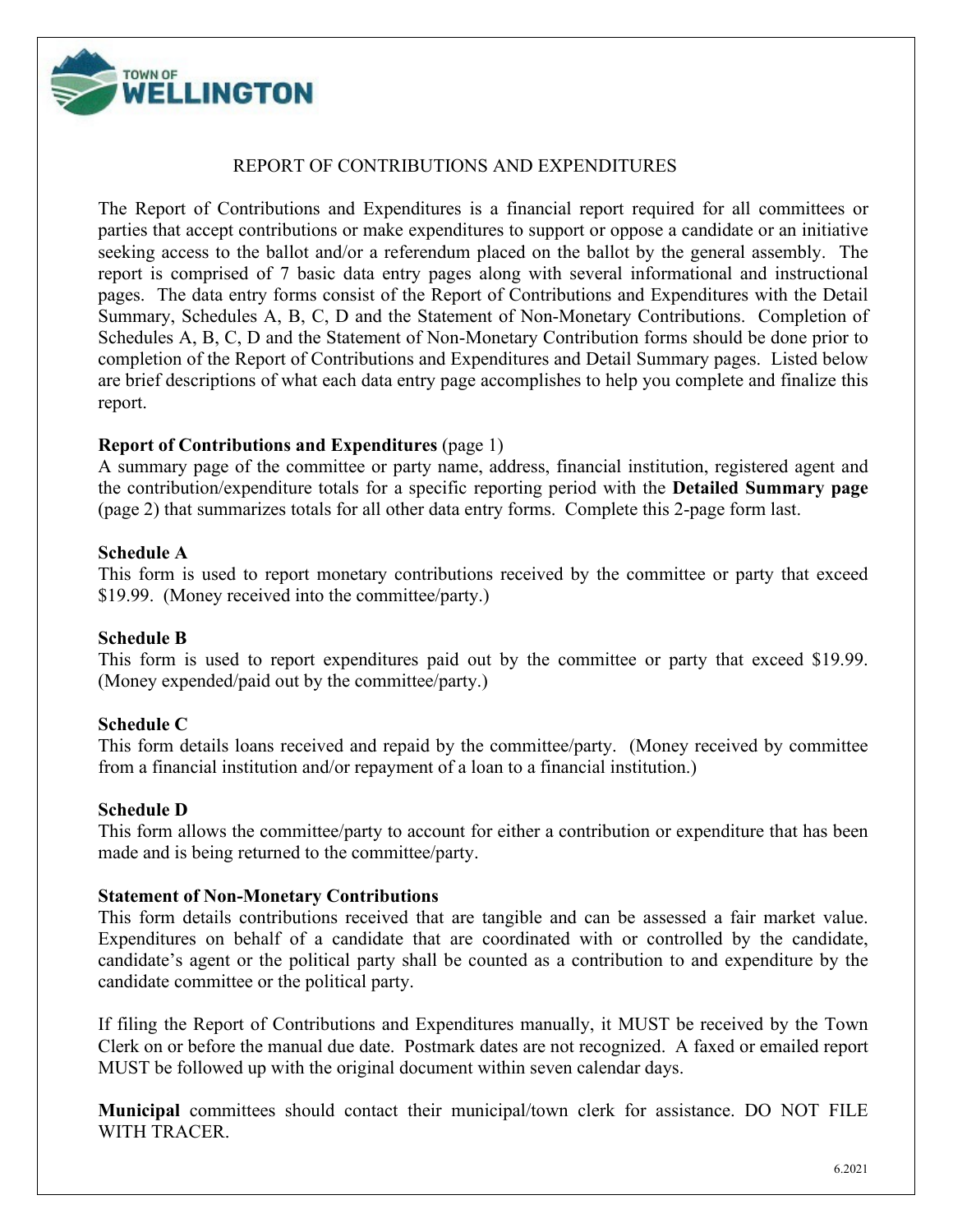#### Instructions for **REPORT OF CONTRIBUTIONS AND EXPENDITURES DETAILED SUMMARY**

| Reference Colorado Revised Statute: | $1-45-108$ , C.R.S.                                                                                                                                         |
|-------------------------------------|-------------------------------------------------------------------------------------------------------------------------------------------------------------|
| Who uses this form?                 | All Committees                                                                                                                                              |
| Purpose of form:                    | This form is used to summarize the information from all other forms.                                                                                        |
| Is this form required?              | Yes                                                                                                                                                         |
| When do I file this form?           | This form must be received by the designated election official on or<br>before the filing due date for the reporting period. Postmarks are not<br>accepted. |

#### COMPLETING THE FORM

This form uses information contained on other forms; all other applicable forms must be completed prior to filing this summary form.

#### STEP 1. Completely fill out the Report of Contributions and Expenditures page until you reach Line 1.

- $\triangleright$  Print or type the full name of the committee
- $\triangleright$  Print or type the address of your committee. Print or type the city, state and zip code of your committee.
- $\triangleright$  Print or type the name of the financial institution where the committee funds are deposited. [1-45-108(1)(a)(IV)(b), C.R.S.]
- $\triangleright$  Print or type the address of the financial institution including city, state and zip code.
- $\triangleright$  Print or type the Secretary of State-issued committee number. This is the committee ID number that was mailed to you shortly after registering with the Secretary of State. If you registered with an election official other than the Secretary of State, you do not file with the Secretary of State's office.
- $\triangleright$  Determine what type of report is being filed.
	- *Regularly Scheduled Filings* are normal reporting periods as required in 1-45-108 & 1-45-109, C.R.S. (These dates are available through the Campaign and Political Finance manual, your local election official, the calendars provided and the Secretary of State web site [www.sos.state.co.us\)](http://www.sos.state.co.us/)
	- *Amended Filings* are reports that correct a previously filed report.
	- *Termination Reports* are filings that close a committee, indicating the committee is no longer in existence. You **must** report a zero balance on line #5. (Art. XXVIII, Sec. 2(3), 1-45-106, C.R.S., and the *Rules Concerning Campaign and Political Finance 3.3*)
- $\triangleright$  Check ( $\boxtimes$ ) the appropriate box next to the type of report filed. If this report is an *amended filing*, print or type the date of the originally filed report being amended.
- $\triangleright$  Print or type the Reporting Period being covered. (The beginning and ending dates)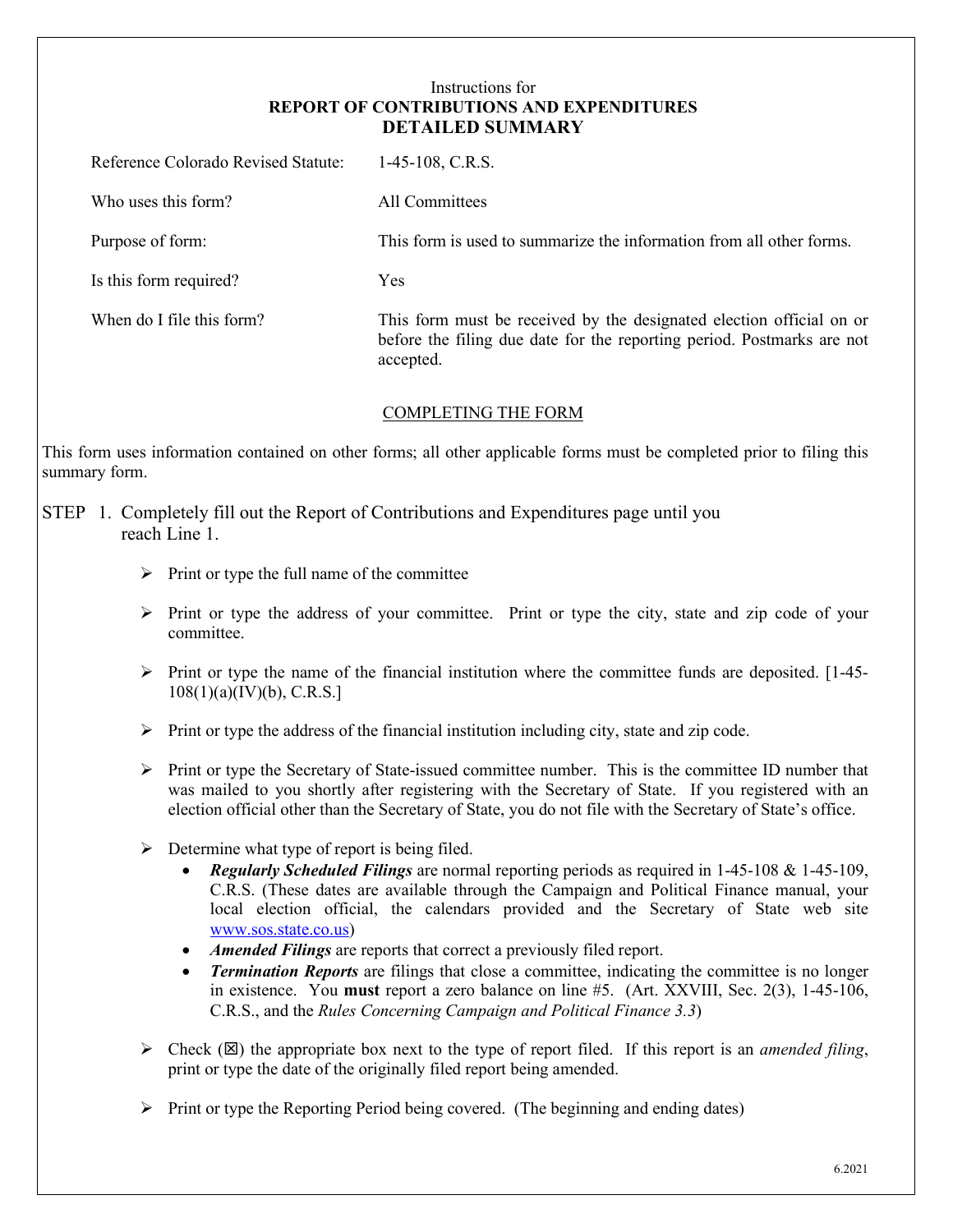$\triangleright$  Print or type the Declared Total Spending Limit if applicable. (Art. XXVIII, Sec. 4)  *This is only for candidates that have accepted the Voluntary Spending limits.*

- STEP 2. Skip Lines 1-5 and the Authorization portion of the Report of Contributions and Expenditures page (page 1) and go to the Detailed Summary page (page 2).
- STEP 3. On the Detail Summary page of the Report of Contributions and Expenditures form completely fill out the header information and lines 6 through 20.
	- $\triangleright$  Line #6 Enter the total amount from Schedule A.
	- $\triangleright$  Line #7 Enter the total amount of contributions received this reporting period that were \$19.99 or less.
	- $\triangleright$  Line #8 Enter the total amount of all loans received this reporting period. (Schedule C)
	- $\triangleright$  Line #9 Enter the total amount of all other receipts. (Example: Interest, Dividends)
	- $\triangleright$  Line #10 Enter the total amount of all expenditures returned or refunded to the committee. (Schedule D - money coming back to the committee).
	- $\triangleright$  Line #11 Enter the sum of Lines #6 **through** #10.
	- $\triangleright$  Line #12 Enter the total amount of all Non-Monetary Contributions from the Statement of Non- Monetary Contributions form.
	- $\triangleright$  Line #13 Enter the sum of Line #11 **and** #12.
	- $\triangleright$  Line #14 Enter the total amount from Schedule B.
	- $\triangleright$  Line #15 Enter the total amount of all Expenditures \$19.99 or less.
	- $\triangleright$  Line #16 Enter the total amount of all loan payments paid this reporting period. (Schedule C)
	- $\triangleright$  Line #17 Enter the total amount of contributions returned to the donor. Example: A contributor exceeded contribution limits and the amount exceeding that limit must be returned. (Schedule D - money going out of the committee).
	- $\triangleright$  Line #18 Enter the total amount of expenditures by a third party that are controlled by or coordinated with a candidate, candidate committee or political party. (Statement of Non-Monetary Contribution form)
	- $\triangleright$  Line #19 Enter the sum of Lines #14 **through** #17.
	- $\triangleright$  Line #20 Enter the sum of lines #18 **and** #19. [Art. XXVIII, Sec. 5(3)]

#### STEP 4. Return to the Report of Contributions and Expenditures form and complete Lines 1-5.

- $\triangleright$  Line #1 If this is your first Report of Contributions and Expenditures as a committee enter zero (0). If you have previously filed enter the ending balance from line #5 of your most recently filed report.
- $\triangleright$  Line #2 Enter the total amount from Line #11.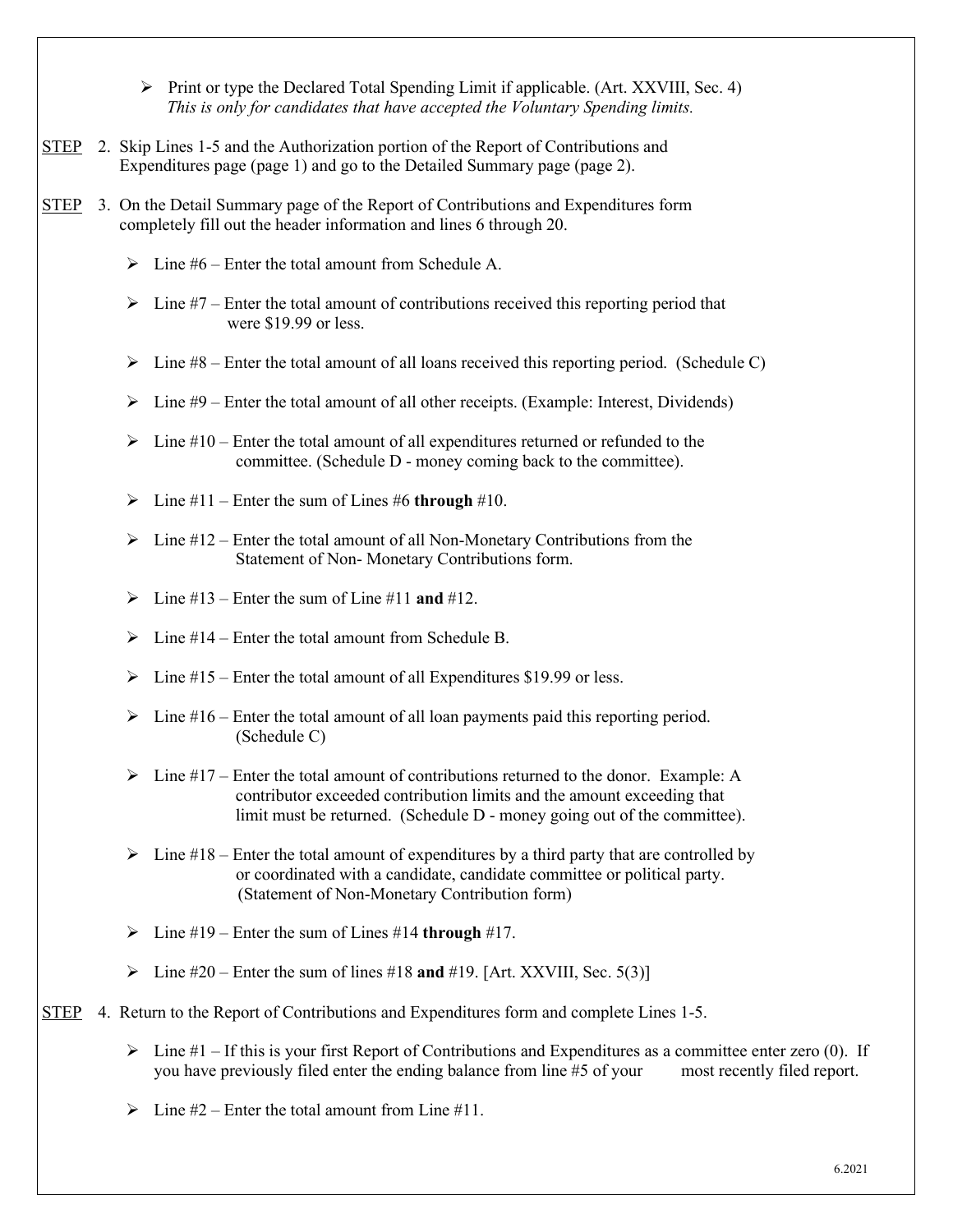- $\triangleright$  Line #3 Enter the sum of Lines #1 **and** #2.
- $\triangleright$  Line #4 Enter the total amount from Line #19.
- Line #5 Enter the difference of Line #3 **minus** Line #4.
- STEP 5. Complete the Authorization portion of the Report of Contributions and Expenditures form by printing the name of the registered agent and then sign and date the report.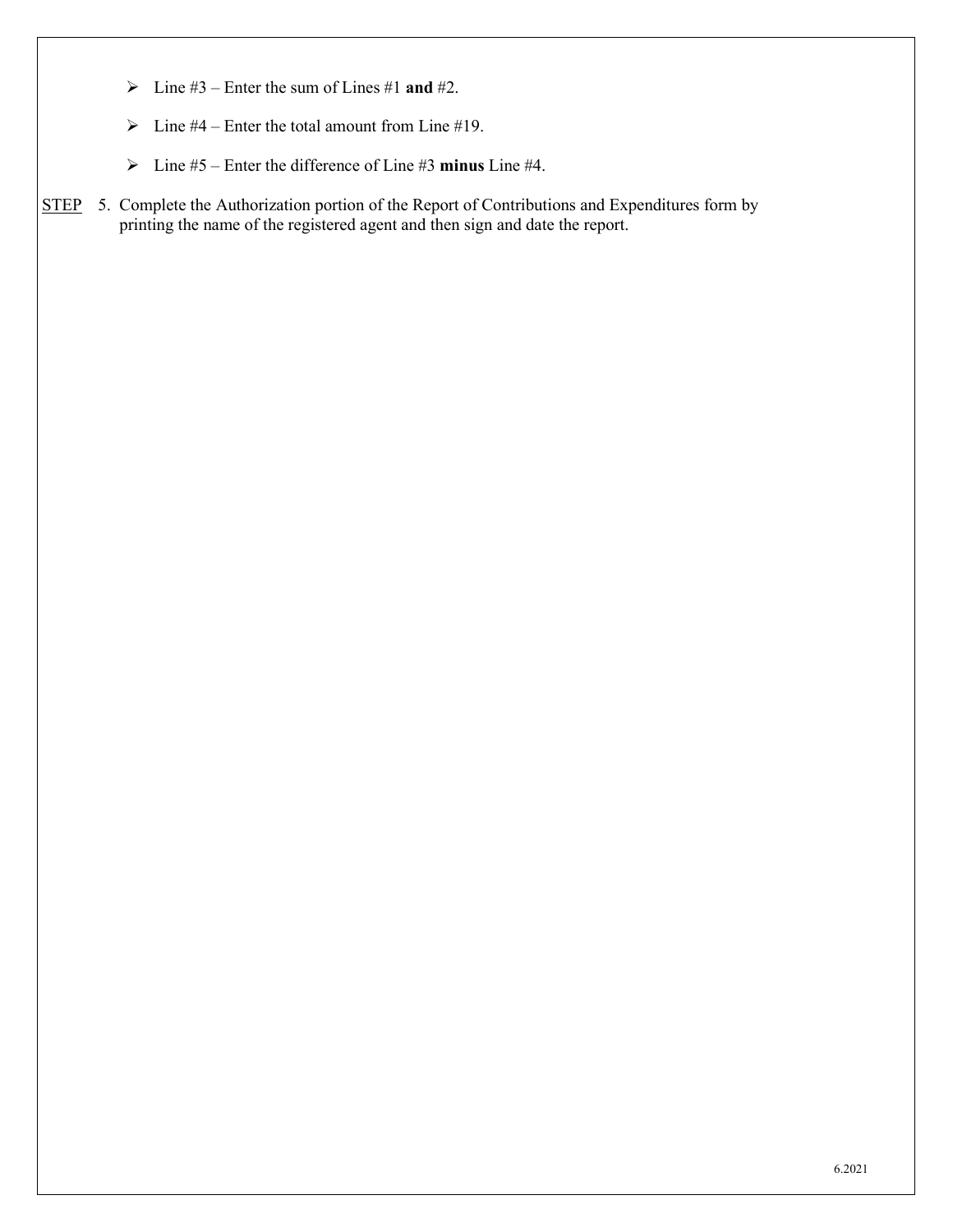

#### **REPORT OF CONTRIBUTIONS AND EXPENDITURES**

(1-45-108, C.R.S.)

| <b>Full Name of Committee/Person:</b>                                                                                                                                                                                                                                                                                                                                                                      |                                                                                                                                            |                |                                     |
|------------------------------------------------------------------------------------------------------------------------------------------------------------------------------------------------------------------------------------------------------------------------------------------------------------------------------------------------------------------------------------------------------------|--------------------------------------------------------------------------------------------------------------------------------------------|----------------|-------------------------------------|
|                                                                                                                                                                                                                                                                                                                                                                                                            | As Shown On Registration                                                                                                                   |                |                                     |
| <b>Address of Committee/Person:</b>                                                                                                                                                                                                                                                                                                                                                                        |                                                                                                                                            |                |                                     |
| City, State & Zip Code:                                                                                                                                                                                                                                                                                                                                                                                    |                                                                                                                                            |                |                                     |
| <b>Committee Type:</b>                                                                                                                                                                                                                                                                                                                                                                                     |                                                                                                                                            |                |                                     |
| <b>Name and Address of Financial</b><br><b>Institution</b>                                                                                                                                                                                                                                                                                                                                                 |                                                                                                                                            |                |                                     |
|                                                                                                                                                                                                                                                                                                                                                                                                            | <b>SOS ID NUMBER</b> (state and county committees):                                                                                        |                |                                     |
| <b>Type of Report</b>                                                                                                                                                                                                                                                                                                                                                                                      |                                                                                                                                            |                |                                     |
| Regularly Scheduled Filing.                                                                                                                                                                                                                                                                                                                                                                                |                                                                                                                                            |                |                                     |
|                                                                                                                                                                                                                                                                                                                                                                                                            |                                                                                                                                            |                |                                     |
| Amended Filing. This amends previous report filed on (date)<br>Submit changes or new information ONLY                                                                                                                                                                                                                                                                                                      |                                                                                                                                            |                |                                     |
|                                                                                                                                                                                                                                                                                                                                                                                                            | Termination Report. (Termination Reports MUST Have a Monetary Balance of Zero in Line 5)                                                   |                |                                     |
|                                                                                                                                                                                                                                                                                                                                                                                                            | Check this box if this Report Contains Electioneering Communications Information                                                           |                |                                     |
|                                                                                                                                                                                                                                                                                                                                                                                                            |                                                                                                                                            |                |                                     |
| <b>Reporting Period Covered:</b>                                                                                                                                                                                                                                                                                                                                                                           |                                                                                                                                            | <b>Through</b> |                                     |
| <b>Declared Total Spending (if applicable)</b>                                                                                                                                                                                                                                                                                                                                                             | Date                                                                                                                                       |                | Date                                |
| [Art. XXVIII, Sec. $4(1)$ ]                                                                                                                                                                                                                                                                                                                                                                                | \$                                                                                                                                         |                |                                     |
|                                                                                                                                                                                                                                                                                                                                                                                                            |                                                                                                                                            |                | <b>Totals Detailed Summary Page</b> |
| Funds on Hand at the Beginning of Reporting Period (monetary only)                                                                                                                                                                                                                                                                                                                                         |                                                                                                                                            |                | \$                                  |
| Total Monetary Contributions (line 11)<br>2                                                                                                                                                                                                                                                                                                                                                                |                                                                                                                                            |                | \$                                  |
| Total of Monetary Contributions & Beginning Amount (line 1 + line 2)<br>3                                                                                                                                                                                                                                                                                                                                  |                                                                                                                                            |                | \$                                  |
| Total Monetary Expenditures (line 19)<br>4                                                                                                                                                                                                                                                                                                                                                                 |                                                                                                                                            |                | \$                                  |
| 5<br>Funds on Hand at the End of Reporting Period (monetary) (line 3 – line 4)                                                                                                                                                                                                                                                                                                                             |                                                                                                                                            |                | \$                                  |
|                                                                                                                                                                                                                                                                                                                                                                                                            | The appropriate officer shall impose a penalty of \$50 per day for each day that a report is filed late.<br>[Art. XXVIII Sec. $10(2)(a)$ ] |                |                                     |
| <b>Authorization</b> (Must be completed by either the Registered Agent OR the Candidate): I hereby certify and declare, under<br>penalty of perjury, that to the best of my knowledge or belief all contributions received during this reporting period,<br>including any contributions received in the form of membership dues transferred by a membership organization, are from<br>permissible sources. |                                                                                                                                            |                |                                     |
|                                                                                                                                                                                                                                                                                                                                                                                                            |                                                                                                                                            |                |                                     |
|                                                                                                                                                                                                                                                                                                                                                                                                            |                                                                                                                                            |                |                                     |
|                                                                                                                                                                                                                                                                                                                                                                                                            |                                                                                                                                            |                |                                     |
|                                                                                                                                                                                                                                                                                                                                                                                                            |                                                                                                                                            |                |                                     |
|                                                                                                                                                                                                                                                                                                                                                                                                            |                                                                                                                                            |                | 6.2021                              |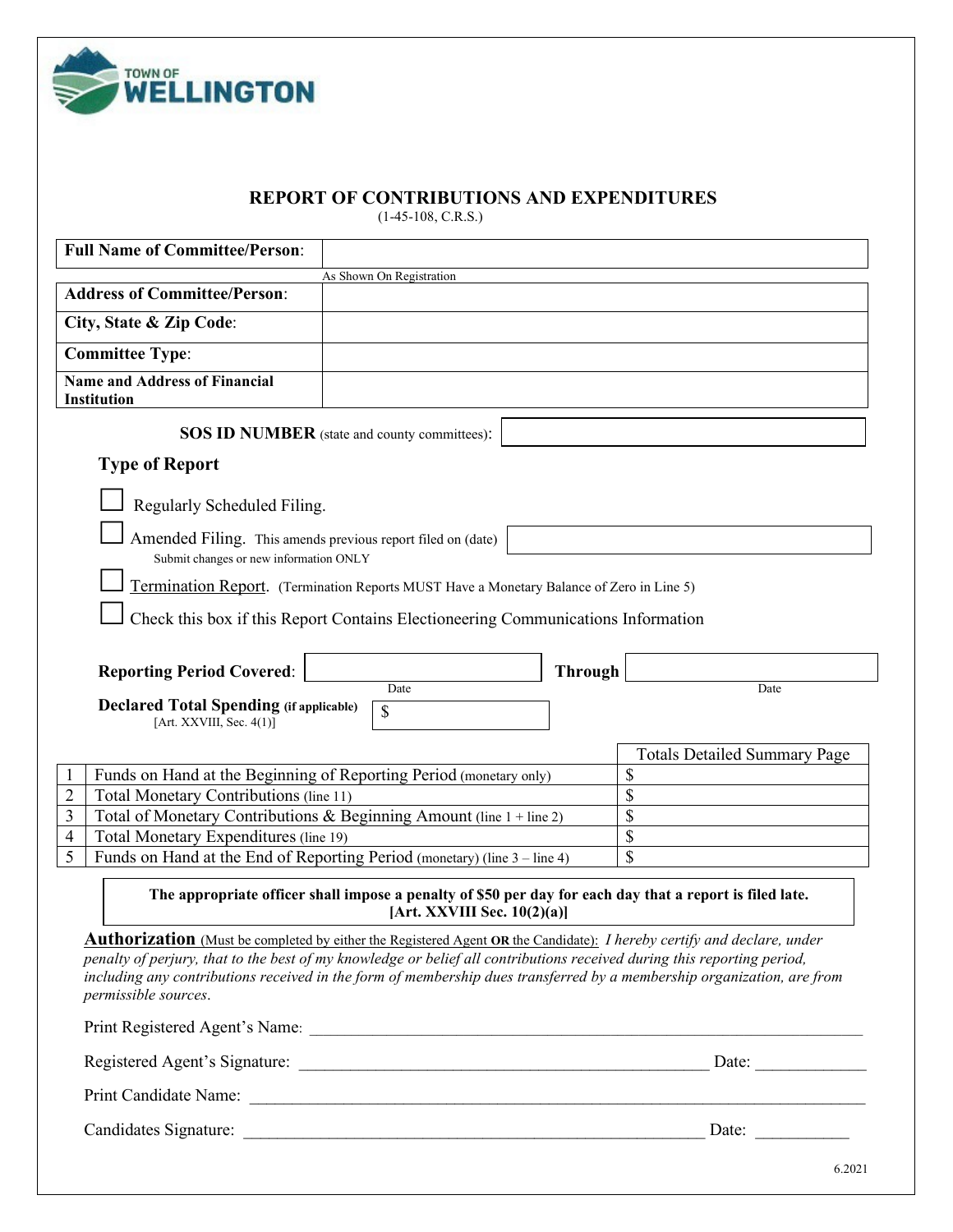## **DETAILED SUMMARY**

**Full Name of Committee/Person**: \_\_\_\_\_\_\_\_\_\_\_\_\_\_\_\_\_\_\_\_\_\_\_\_\_\_\_\_\_\_\_\_\_\_\_\_\_\_\_\_\_\_\_\_\_\_\_\_\_\_\_\_\_\_\_\_\_\_\_

| <b>Current Reporting Period:</b> |  |
|----------------------------------|--|
|----------------------------------|--|

| <b>Full Name of Committee/Person:</b> |                                                                                                                |                           |  |
|---------------------------------------|----------------------------------------------------------------------------------------------------------------|---------------------------|--|
|                                       | <b>Current Reporting Period:</b>                                                                               | <b>Through</b>            |  |
|                                       | Funds on hand at the beginning of reporting period (Monetary Only)                                             | \$                        |  |
| 6                                     | <b>Itemized Contributions \$20 or More</b> [C.R.S. 1-45-108(1)(a)]<br>(Please list on Schedule "A")            | \$                        |  |
| $\overline{7}$                        | <b>Total of Non-Itemized Contributions</b><br>(Contributions of \$19.99 and Less)                              | $\boldsymbol{\mathsf{S}}$ |  |
| 8                                     | <b>Loans Received</b><br>(Please list on Schedule "C")                                                         | $\boldsymbol{\mathsf{S}}$ |  |
| 9                                     | <b>Total of Other Receipts</b><br>(Interest, Dividends, etc.)                                                  | $\boldsymbol{\mathsf{S}}$ |  |
| 10                                    | <b>Returned Expenditures (from recipient)</b><br>(Please list on Schedule "D")                                 | $\boldsymbol{\mathsf{S}}$ |  |
| <sup>11</sup>                         | <b>Total Monetary Contributions</b><br>(Total of lines 6 through 10)                                           | \$                        |  |
| 12                                    | <b>Total Non-Monetary Contributions</b><br>(From Statement of Non-Monetary Contributions)                      | $\boldsymbol{\mathsf{S}}$ |  |
| 13                                    | <b>Total Contributions</b><br>(Line $11 +$ line 12)                                                            | \$                        |  |
| 14                                    | <b>Itemized Expenditures \$20 or More</b> [C.R.S. 1-45-108(1)(a)]<br>(Please list on Schedule "B")             | \$                        |  |
| 15                                    | <b>Total of Non-Itemized Expenditures</b><br>(Expenditures of \$19.99 or Less)                                 | \$                        |  |
| 16                                    | <b>Loan Repayments Made</b><br>(Please list on Schedule "C")                                                   | $\boldsymbol{\mathsf{S}}$ |  |
| 17                                    | <b>Returned Contributions (To donor)</b><br>(Please list on Schedule "D")                                      | $\boldsymbol{\mathsf{S}}$ |  |
| 18                                    | <b>Total Coordinated Non-Monetary Expenditures</b><br>(Candidate/Candidate Committee & Political Parties only) | $\mathbb{S}$              |  |
| 19                                    | <b>Total Monetary Expenditures</b><br>(Total of lines 14 through 17)                                           | \$                        |  |
| 20                                    | <b>Total Spending</b><br>(Line $18 + line 19$ )                                                                | \$                        |  |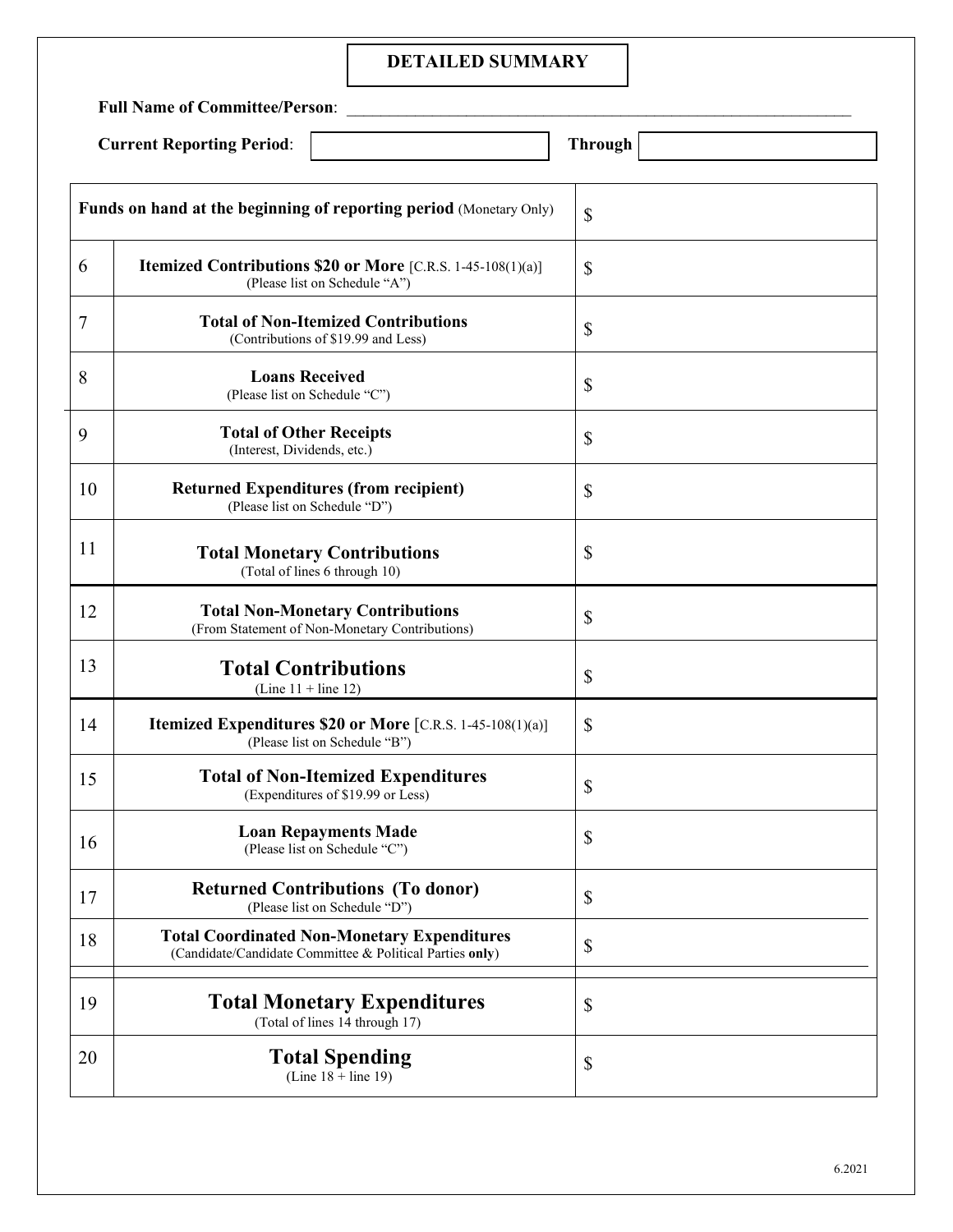## **Schedule A Instructions**

NOTE: In addition to the reporting requirements of 1-45-108, C.R.S., please note provisions for specific Committee type, as follows:

#### **Candidate, Issue, Political Party and Political Committee (PC)**

• Required to disclose occupation **and** employer for all \$100 or more contributions made by natural persons. (Art. XXVIII, Sec. 7)

#### **Small Donor Committee**

• Accepts contributions of no more than \$50 per year, FROM NATURAL PERSONS ONLY.  $[Art. XXVIII, Sec. 2(14)(a)]$ 

#### **Electioneering Communications Reporting**

- Reporting required by persons spending \$1,000 or more on Electioneering Communications,
- Required to disclose occupation **and** employer for all \$250 or more contributions made by natural persons. (Art. XXVIII, Sec. 6)
- Corporate and Labor Organization funding are prohibited. (Art. XXVIII, Sec. 6)

### **Contribution Limits – State Candidates**

(Art. XXVIII, Sec. 3)

#### Candidates:

- \$525% Primary, \$525% General if nominated to general election ballot Gov\*, Gov/Lt. Gov\*\*, Secretary of State, Attorney General and State Treasurer
- **\$200** Primary, \$200 General if nominated to general election ballot State Senate, State House of Representative, State Board of Education, CU Regent, and District Attorney.

Note: Candidates may receive the primary and general election contributions at one time, the contributor must note that the contribution is for both the primary and general election contribution. Candidates must note both contributions on their report. It is preferred that each contribution be given separately; one check written for the primary and one check written for the general, and so noted by the contributor on the check and by the recipient on the report.

#### **Political Committees (State, County, District & Local):**

• **\$525** per House of Representatives Election Cycle

#### **Political Party** (From any person other than Small Donor):

•  $\$3,175\$  per year no more than  $\$2,650\$  to state party.

#### **Political Party** (From Small Donor):

• \$15,900% per year no more than \$13,250% to state party.

#### *Prohibitions on next page. Please refer to Article XXVIII, Section 3 of the Colorado Constitution for complete contribution limits and prohibited contributions.*

*\** Primary Election

\*\* General Election

Contribution Limits reflect adjustments made by CPF Rule 12 pursuant to Article XXVIII, Sec. 3(13) of the Colorado Constitution.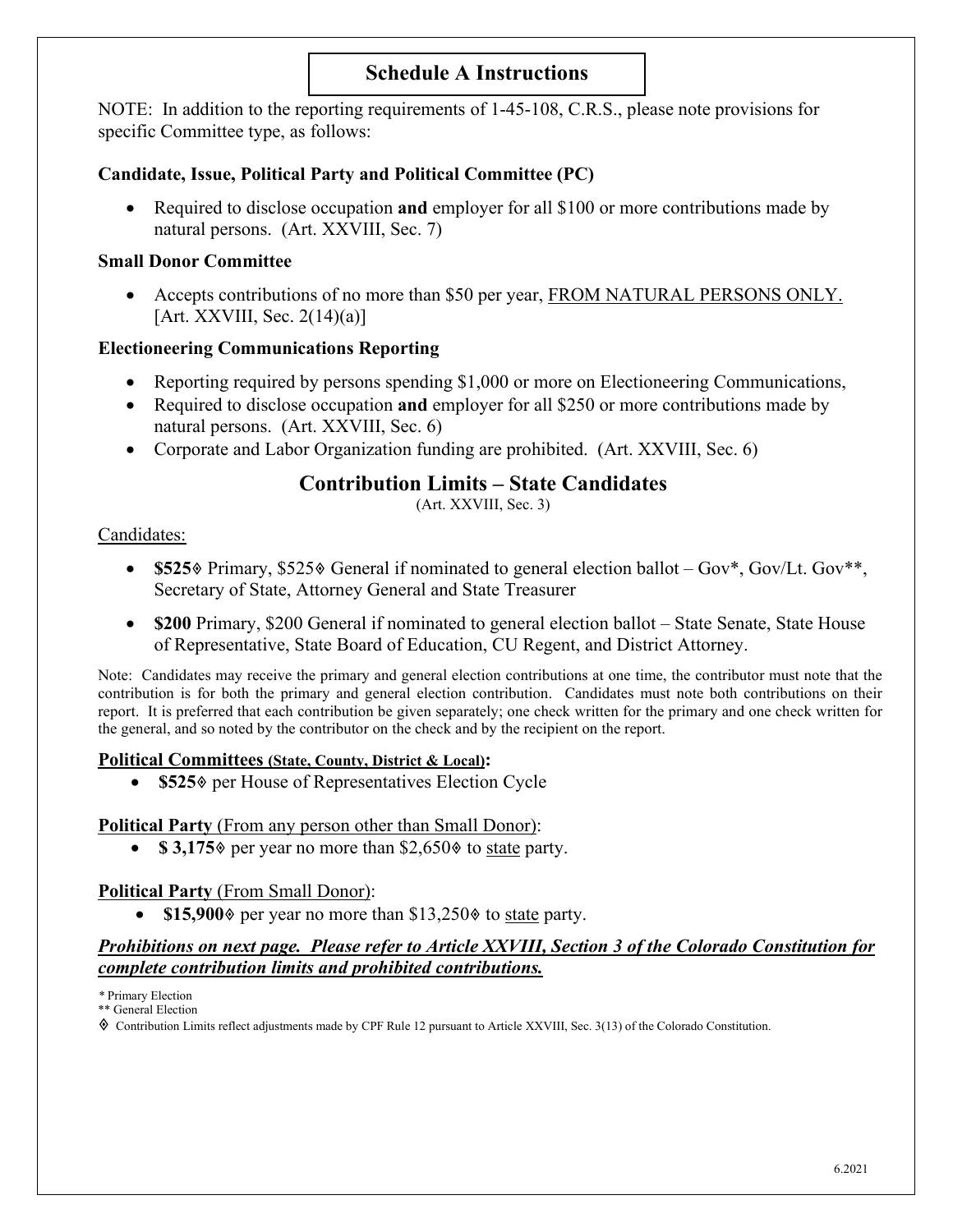# **PROHIBITED CONTRIBUTIONS**

[Art. XXVIII, Sec.3 & C.R.S. 1-45-105.5]

- No candidate's candidate committee shall accept contributions from, or make contributions to, another candidate committee.
- No person shall act as a conduit for a contribution to a candidate committee.
- It shall be unlawful for a corporation or labor organization to make contributions to a candidate committee or a political party, and to make expenditures expressly advocating the election or defeat of a candidate; except that a corporation or labor organization may establish a political committee or small donor committee which may accept contributions or dues from employees, officeholders, shareholders, or members.
- No candidate committee, political committee, small donor committee, or political party shall knowingly accept contributions from:
- Any natural person who is not a citizen of the United States;
- A foreign government; or
- any foreign corporation that does not have the authority to transact business in this state pursuant to article 115 of title 7, C.R.S., or any successor section.
- No candidate committee, political committee, small donor committee, issue committee, or political party shall accept a contribution, or make an expenditure, in currency or coin exceeding one hundred dollars.
- No person shall make a contribution to a candidate committee, issue committee, political committee, small donor committee, or political party with the expectation that some or all of the amounts of such contribution will be reimbursed by another person. No person shall be reimbursed for a contribution made to any candidate committee, issue committee, political committee, small donor committee, or political party, nor shall any person make such reimbursement except as provided in subsection (8) of this section. [Art. XXVIII, Sec. 3(8)]
- Contributions from professional and volunteer lobbyists to any member of or candidate for the general assembly, or the governor or candidate for governor are prohibited during regular legislative session.
- Political Committees may contribute to a legislator during session, unless the political committee employs, retains, engages, or uses, with or without compensation, a professional or volunteer lobbyist.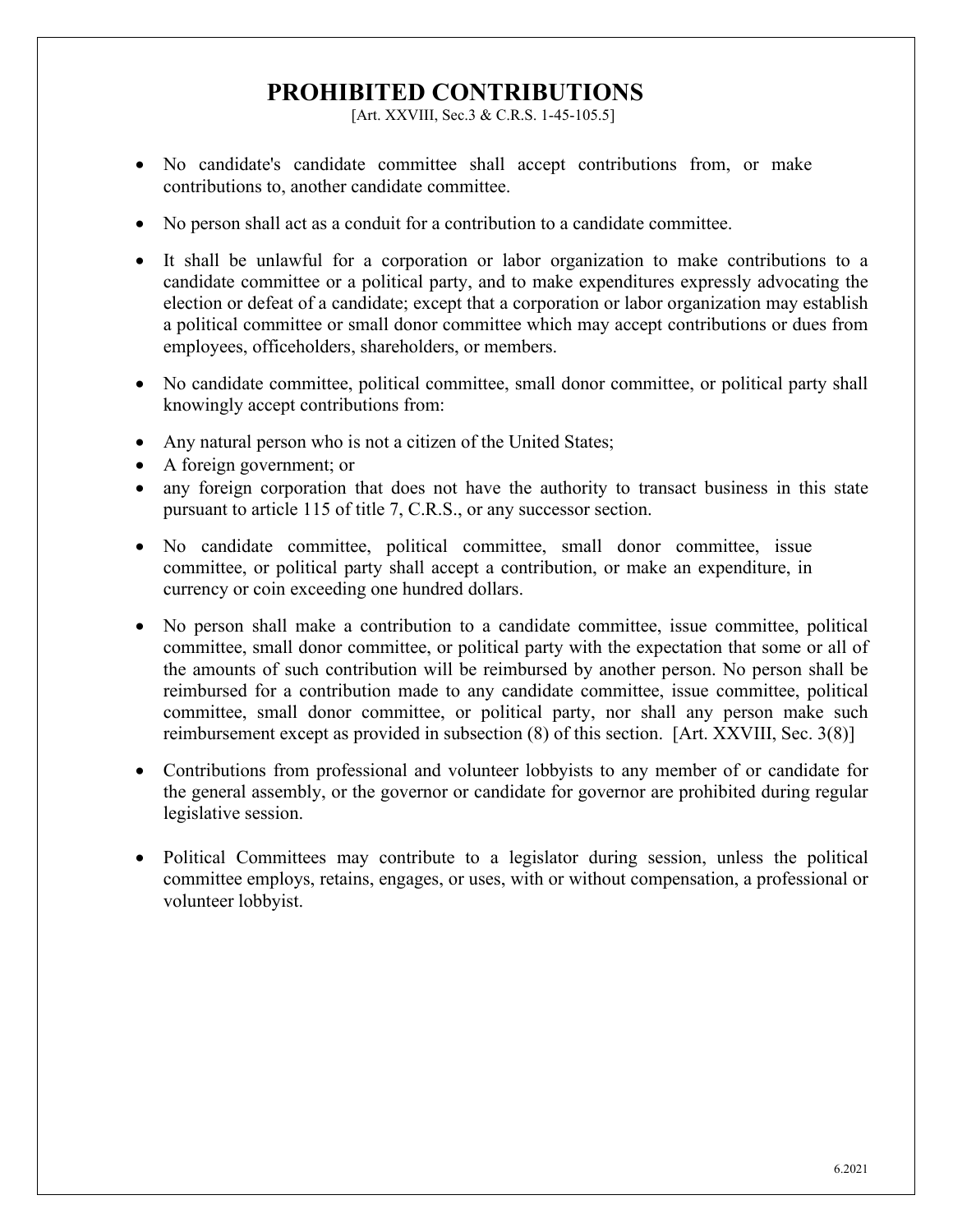# **Schedule A – Itemized Contributions Statement (\$20 or more)** [C.R.S. 1-45-108(1)(a)]

**Full Name of Committee/Person:** \_\_\_\_\_\_\_\_\_\_\_\_\_\_\_\_\_\_\_\_\_\_\_\_\_\_\_\_\_\_\_\_\_\_\_\_\_\_\_\_\_\_\_\_\_\_\_\_\_\_\_\_\_\_\_\_\_\_\_\_

# **WARNING: Please read the instruction page for Schedule "A" before completing!**

#### **PLEASE PRINT/TYPE**

| Date Accepted<br>1.                                             |                                                                                                                                                                                                                                 |
|-----------------------------------------------------------------|---------------------------------------------------------------------------------------------------------------------------------------------------------------------------------------------------------------------------------|
| 2.<br>Contribution Amt.                                         |                                                                                                                                                                                                                                 |
| \$                                                              | 6. City/State/Zip:                                                                                                                                                                                                              |
| 3.<br>Aggregate Amt. <sup>*</sup><br>\$                         |                                                                                                                                                                                                                                 |
| $\Box$ Check box if                                             |                                                                                                                                                                                                                                 |
| Electioneering<br>Communication                                 |                                                                                                                                                                                                                                 |
|                                                                 |                                                                                                                                                                                                                                 |
| 1. Date Accepted                                                |                                                                                                                                                                                                                                 |
| 2.<br>Contribution Amt.                                         |                                                                                                                                                                                                                                 |
| \$                                                              | 6. City/State/Zip:                                                                                                                                                                                                              |
| 3.<br>Aggregate Amt. *<br>\$                                    | 7. Description:                                                                                                                                                                                                                 |
| $\Box$ Check box if                                             |                                                                                                                                                                                                                                 |
| Electioneering<br>Communication                                 |                                                                                                                                                                                                                                 |
|                                                                 |                                                                                                                                                                                                                                 |
|                                                                 |                                                                                                                                                                                                                                 |
| 1. Date Accepted                                                |                                                                                                                                                                                                                                 |
| 2.<br>Contribution Amt.                                         |                                                                                                                                                                                                                                 |
| \$                                                              | 6. City/State/Zip:                                                                                                                                                                                                              |
| 3. Aggregate Amt. *<br>\$                                       |                                                                                                                                                                                                                                 |
|                                                                 |                                                                                                                                                                                                                                 |
| Check box if<br>$\mathsf{L}$<br>Electioneering<br>Communication |                                                                                                                                                                                                                                 |
|                                                                 |                                                                                                                                                                                                                                 |
| 1. Date Accepted                                                |                                                                                                                                                                                                                                 |
| 2. Contribution Amt.                                            |                                                                                                                                                                                                                                 |
| \$                                                              | 6. City/State/Zip:                                                                                                                                                                                                              |
| 3. Aggregate Amt. *<br>\$                                       |                                                                                                                                                                                                                                 |
|                                                                 |                                                                                                                                                                                                                                 |
| Check box if<br>ΙI<br>Electioneering<br>Communication           | 9. Occupation (if applicable, mandatory):<br>and the contract of the contract of the contract of the contract of the contract of the contract of the contract of the contract of the contract of the contract of the contract o |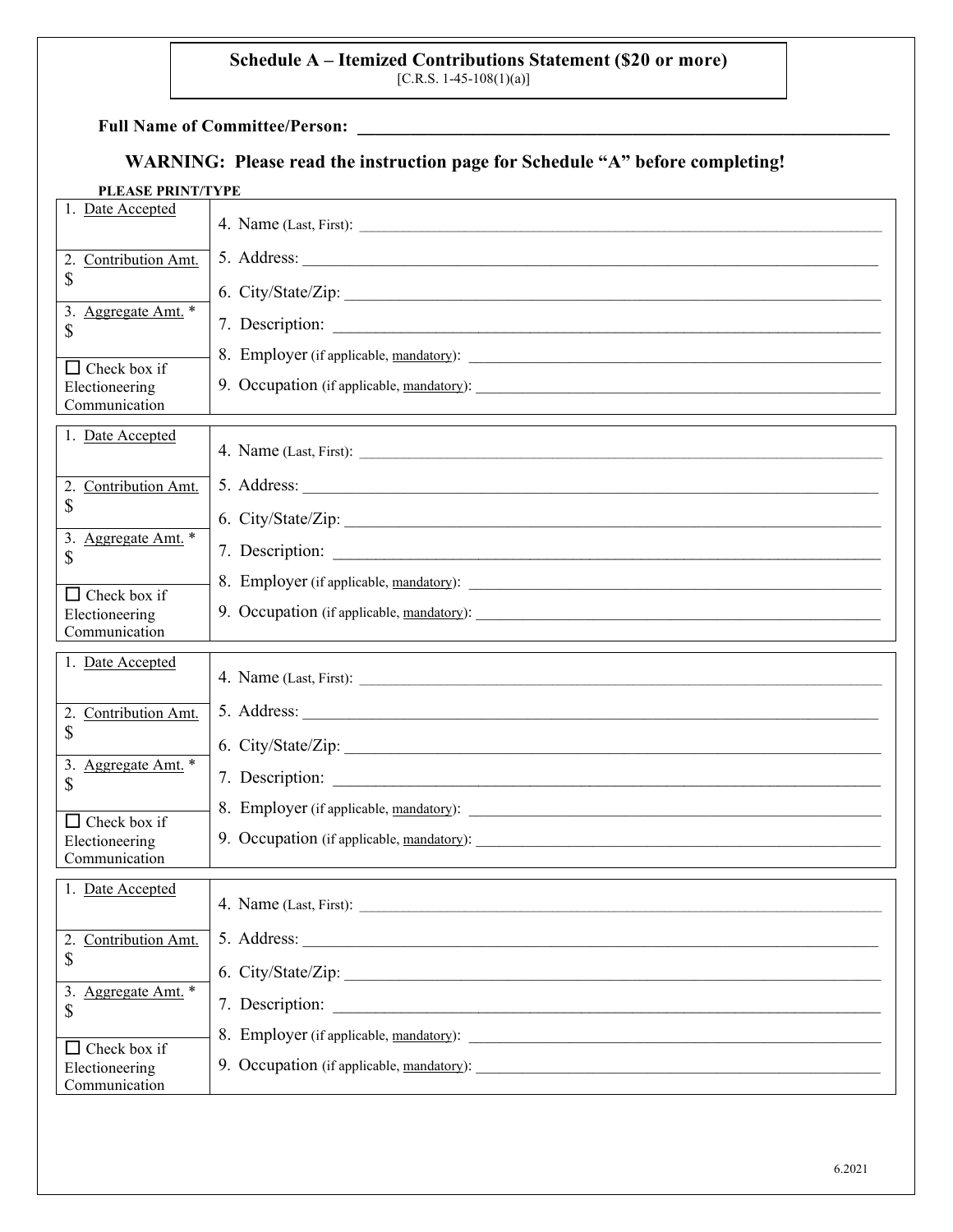# **Schedule B – Itemized Expenditures Statement (\$20 or more)**

 $[1-45-108(1)(a), C.R.S.]$ 

**Full Name of Committee/Person: \_\_\_\_\_\_\_\_\_\_\_\_\_\_\_\_\_\_\_\_\_\_\_\_\_\_\_\_\_\_\_\_\_\_\_\_\_\_\_\_\_\_\_\_\_\_\_\_\_\_\_\_\_\_\_\_\_\_\_\_\_\_\_\_**

| <b>PLEASE PRINT/TYPE</b>                                                      |                                                                                                          |
|-------------------------------------------------------------------------------|----------------------------------------------------------------------------------------------------------|
| 1. Date Expended                                                              |                                                                                                          |
| 2. Amount                                                                     |                                                                                                          |
| \$<br>3. Recipient is (optional):<br>$\Box$ Committee<br>$\Box$ Non-Committee | 6. City/State/Zip:<br>$\Box$ Check box if Electioneering Communication                                   |
| 1. Date Expended                                                              |                                                                                                          |
| 2. Amount                                                                     |                                                                                                          |
| \$<br>3. Recipient is (optional):                                             | 6. City/State/Zip:                                                                                       |
| $\Box$ Committee<br>$\Box$ Non-Committee                                      | $\Box$ Check box if Electioneering Communication                                                         |
|                                                                               |                                                                                                          |
| 1. Date Expended                                                              |                                                                                                          |
| 2. Amount                                                                     |                                                                                                          |
| \$<br>3. Recipient is (optional):                                             | 6. City/State/Zip:                                                                                       |
| $\Box$ Committee                                                              |                                                                                                          |
| $\Box$ Non-Committee                                                          | $\Box$ Check box if Electioneering Communication<br><u> 1989 - Johann Stein, Amerikaansk politiker (</u> |
| 1. Date Expended                                                              | 4. Name:                                                                                                 |
| 2. Amount                                                                     |                                                                                                          |
| \$<br>3. Recipient is (optional):                                             | 6. City/State/Zip:                                                                                       |
| $\perp$ Committee                                                             |                                                                                                          |
| Non-Committee                                                                 | Check box if Electioneering Communication<br>□                                                           |
| 1. Date Expended                                                              |                                                                                                          |
| 2. Amount                                                                     |                                                                                                          |
| $\mathbb{S}$<br>3. Recipient is (optional):                                   | 6. City/State/Zip:                                                                                       |
| $\Box$ Committee                                                              | 7. Purpose of Expenditure:                                                                               |
| Non-Committee                                                                 | Check box if Electioneering Communication                                                                |
|                                                                               |                                                                                                          |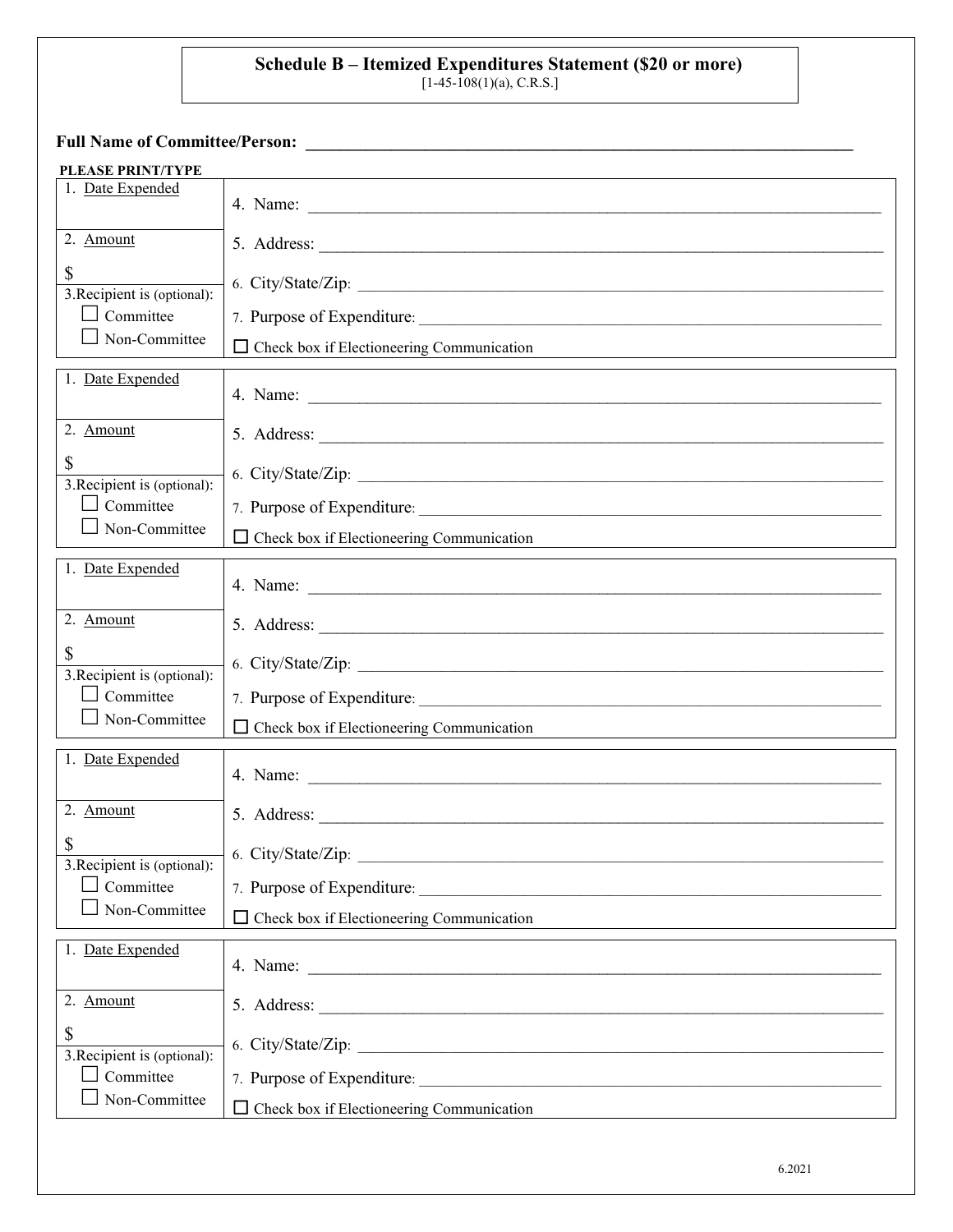#### **Schedule C - Loans**

Full Name of Committee/Person: \_\_\_\_\_\_\_\_\_\_\_\_\_\_\_\_\_\_\_\_\_\_\_\_\_\_\_\_\_\_\_\_\_\_\_\_\_\_\_\_\_\_

#### **LOANS - Loans Owed by the Committee**

(Use a separate schedule for each loan. This form is for line item 8 and 16 of the Detailed Summary Report.) [No information copied from such reports shall be sold or used by any person for the purpose of soliciting contributions or for any commercial purpose. [Art. XXVIII, Sec. 9(e)] Notwithstanding any other section of this article to the contrary, a candidate's candidate committee may receive a loan from a financial institution organized under state or federal law if the loan bears the usual and customary interest rate, is made on a basis that assures repayment, is evidenced by a written instrument, and is subject to a due date or amortization schedule [Art. XXVIII, Sec. 3(8)]

#### **LOAN SOURCE**

| City/State/Zip:                                                                                                     |                                                                                                 |
|---------------------------------------------------------------------------------------------------------------------|-------------------------------------------------------------------------------------------------|
| Original Amount of Loan: \$                                                                                         | Interest Rate:                                                                                  |
| Loan Amount Received This Reporting Period: \$                                                                      | Total of All Loans This Reporting<br>Period: \$<br>(Place on line 8 of Detailed Summary Report) |
| Principal Amount Paid This Reporting Period: \$                                                                     |                                                                                                 |
| Interest Amount Paid This Reporting Period: \$                                                                      |                                                                                                 |
| Amount Repaid This Reporting Period: \$<br>(Amount Repaid is sum of Principal & Interest entered on Detail Summary) | Total Repayments Made: \$<br>(Sum of Schedule C pages, Place on line 16 of<br>Detailed Summary) |
| Outstanding Balance: \$                                                                                             |                                                                                                 |
| <b>TERMS OF LOAN:</b>                                                                                               |                                                                                                 |

**THE TERMS OF THE LOAN Received** Due Date for Final Payment

#### **LIST ALL ENDORSERS OR GUARANTORS OF THIS LOAN**

| <b>Full Name</b> | Address, City, State, Zip | <b>Amount Guaranteed</b> |
|------------------|---------------------------|--------------------------|
|                  |                           |                          |
|                  |                           |                          |
|                  |                           |                          |
|                  |                           |                          |
|                  |                           |                          |
|                  |                           |                          |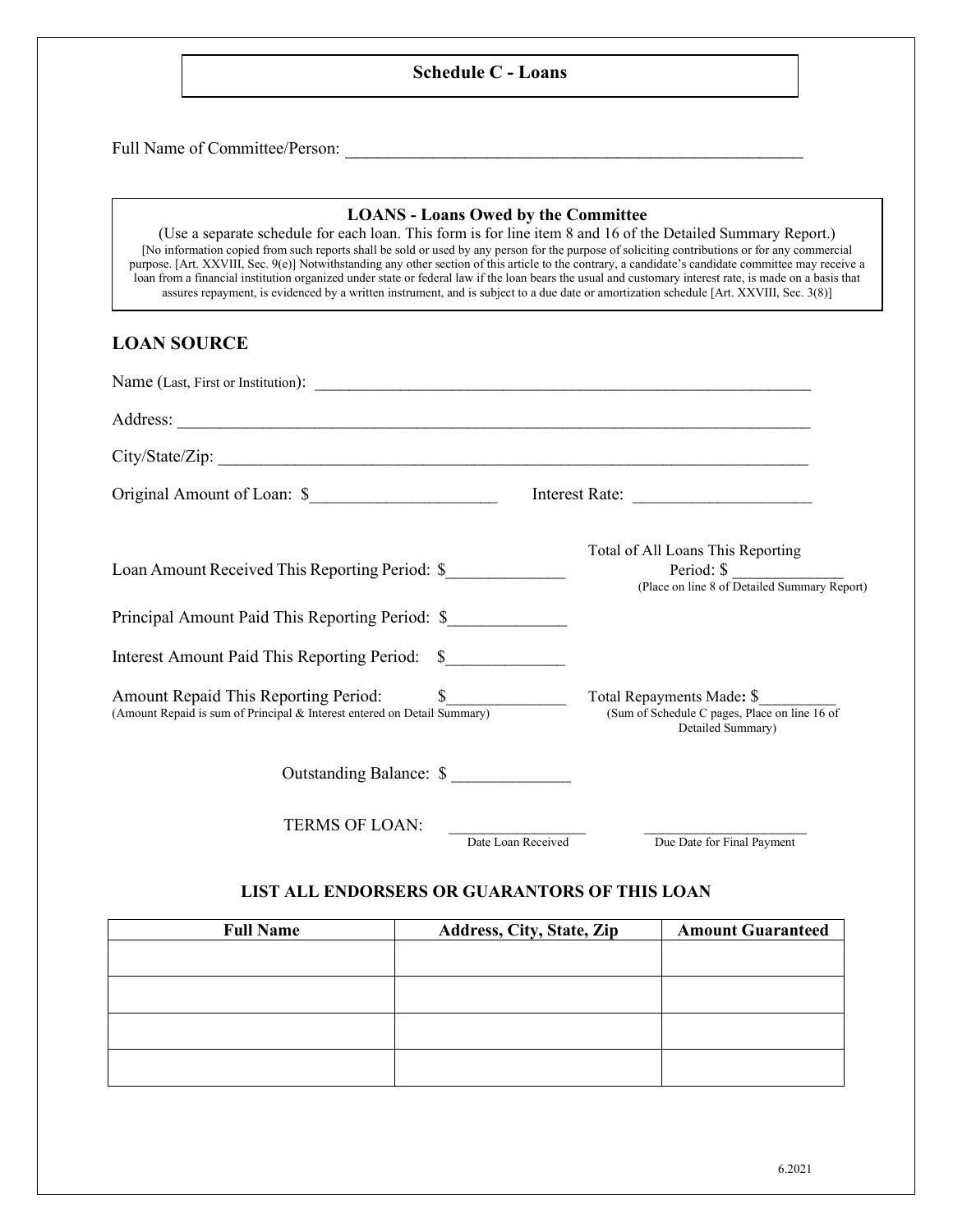#### **Schedule D – Returned Contributions & Expenditures**

# **Full Name of Committee/Person:** \_\_\_\_\_\_\_\_\_\_\_\_\_\_\_\_\_\_\_\_\_\_\_\_\_\_\_\_\_\_\_\_\_\_\_\_\_\_\_\_\_\_\_\_\_\_\_\_\_\_\_\_\_\_\_\_\_\_

#### **Returned Contributions**

(*Previously reported on Schedule A – Contributions accepted and then returned to donors*)

| PLEASE PRINT/TYPE |                    |
|-------------------|--------------------|
| 1. Date Accepted  |                    |
| 2. Date Returned  |                    |
| 3. Amount         | 6. City/State/Zip: |
| \$                |                    |
|                   |                    |
| 1. Date Accepted  |                    |
| 2. Date Returned  |                    |
| 3. Amount         |                    |
| \$                | 7. Purpose:        |

#### **Returned Expenditures**

*(Previously reported on Schedule B – Expenditures returned or refunded to the committee)*

| <b>PLEASE PRINT/TYPE</b> |                        |
|--------------------------|------------------------|
| 1. Date Expended         |                        |
| 2. Date Returned         |                        |
| 3. Amount                | 6. City/State/Zip:     |
| \$                       |                        |
|                          |                        |
| 1. Date Expended         | 4. Name (Last, First): |
| 2. Date Returned         |                        |
| 3. Amount                |                        |
| \$                       |                        |